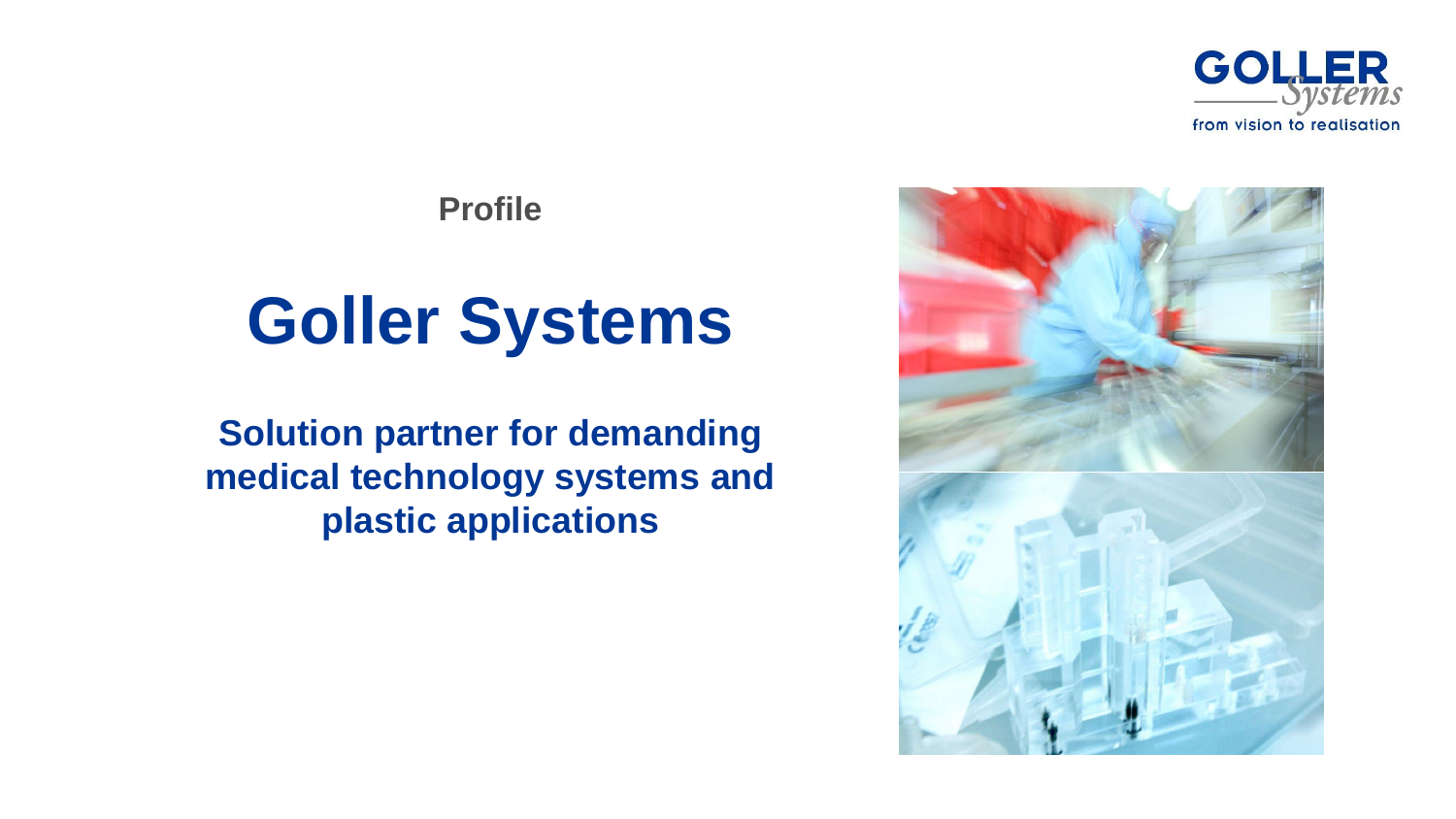## **Goller Systems Profile**

**Full service supplier for the pharmaceutical, diagnostics and medical industries CMO with one of the biggest clean rooms in Austria Provides innovative solutions for your product**

**Privately owned company** 

**Located in Klosterneuburg (Vienna region), Austria**

**Currently ~ 50 employees**



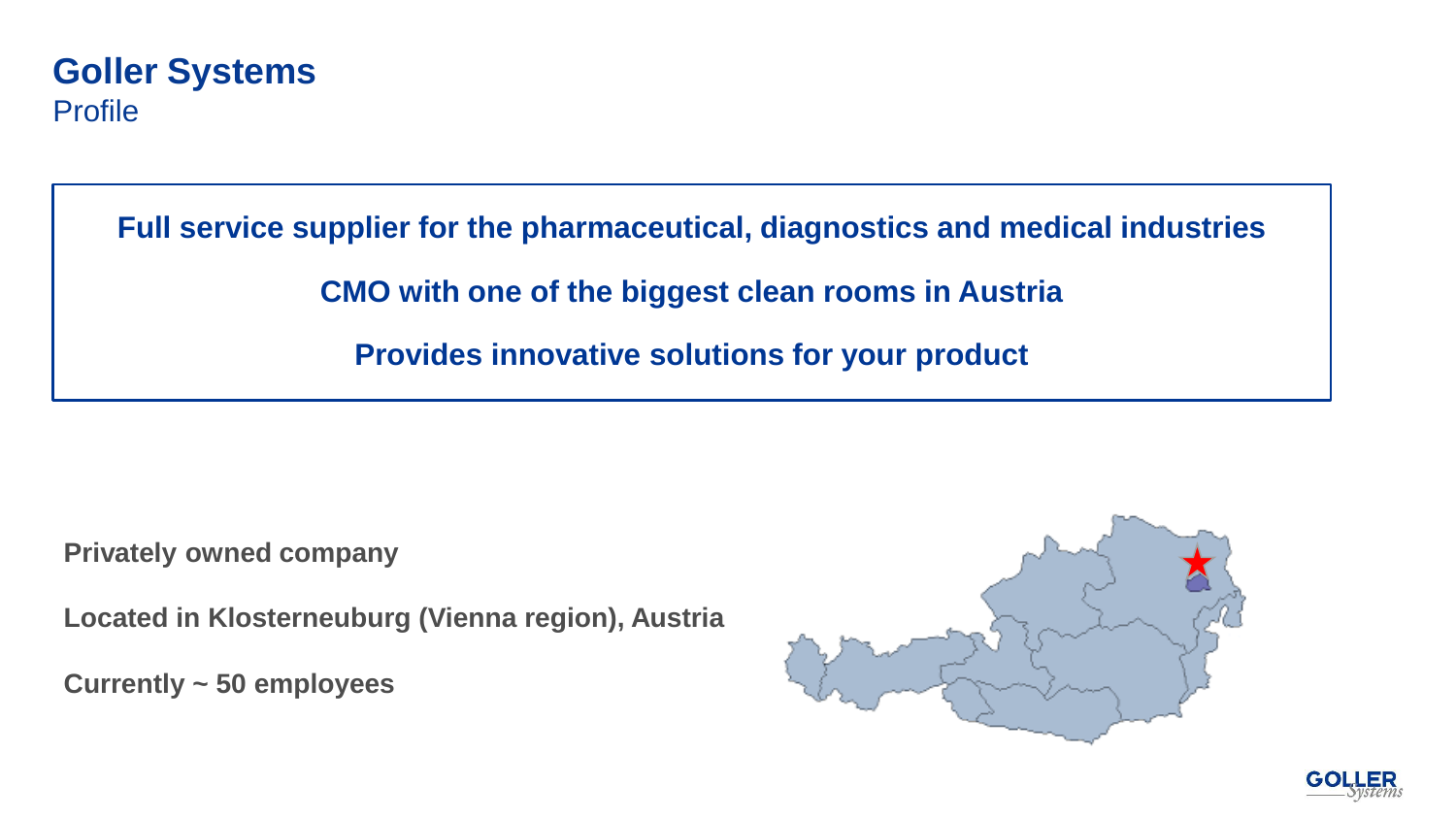**Goller Systems** Experience – Quality – Performance

**40 years of experience in plastics for medical applications**

**40 years of high level production in clean rooms**



## **Certifications**

- ISO 9001 (General)
- ISO 13485 (Medical Devices)
- ISO 15378 (Primary Packaging)
- **Human Tissue Establishment acc.** § 26 (1) Austrian Tissue Safety Act



- 
- **Supplier Performance Rating near 100%**
- 40 years of constant top performance

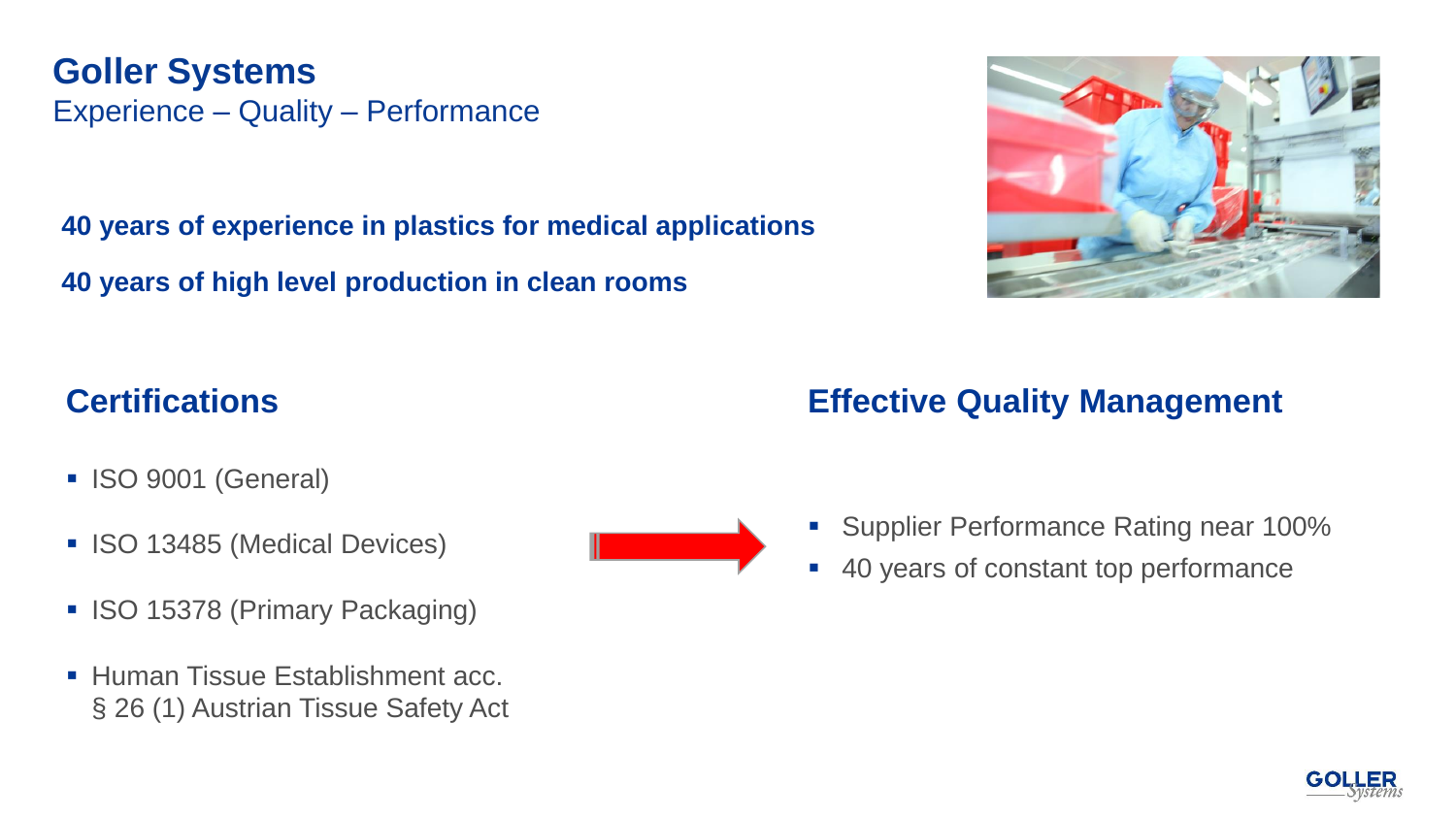## **Goller Systems Portfolio**

- **R&D Plastics Engineering**
- **Prototyping & Industrialization**
	- − 3D Printing

## ▪ **Production**

- − Injection Molding
- − Micro-Molding
- − Printing
- − Assembly
- − Filling
- − Packaging

**Clean room environment ISO-7 (GMP C) / ISO-6 (GMP B)** 

- **Sterilization (external partners)**
- **Warehousing & Logistics services**

**Product- & Process-Development**



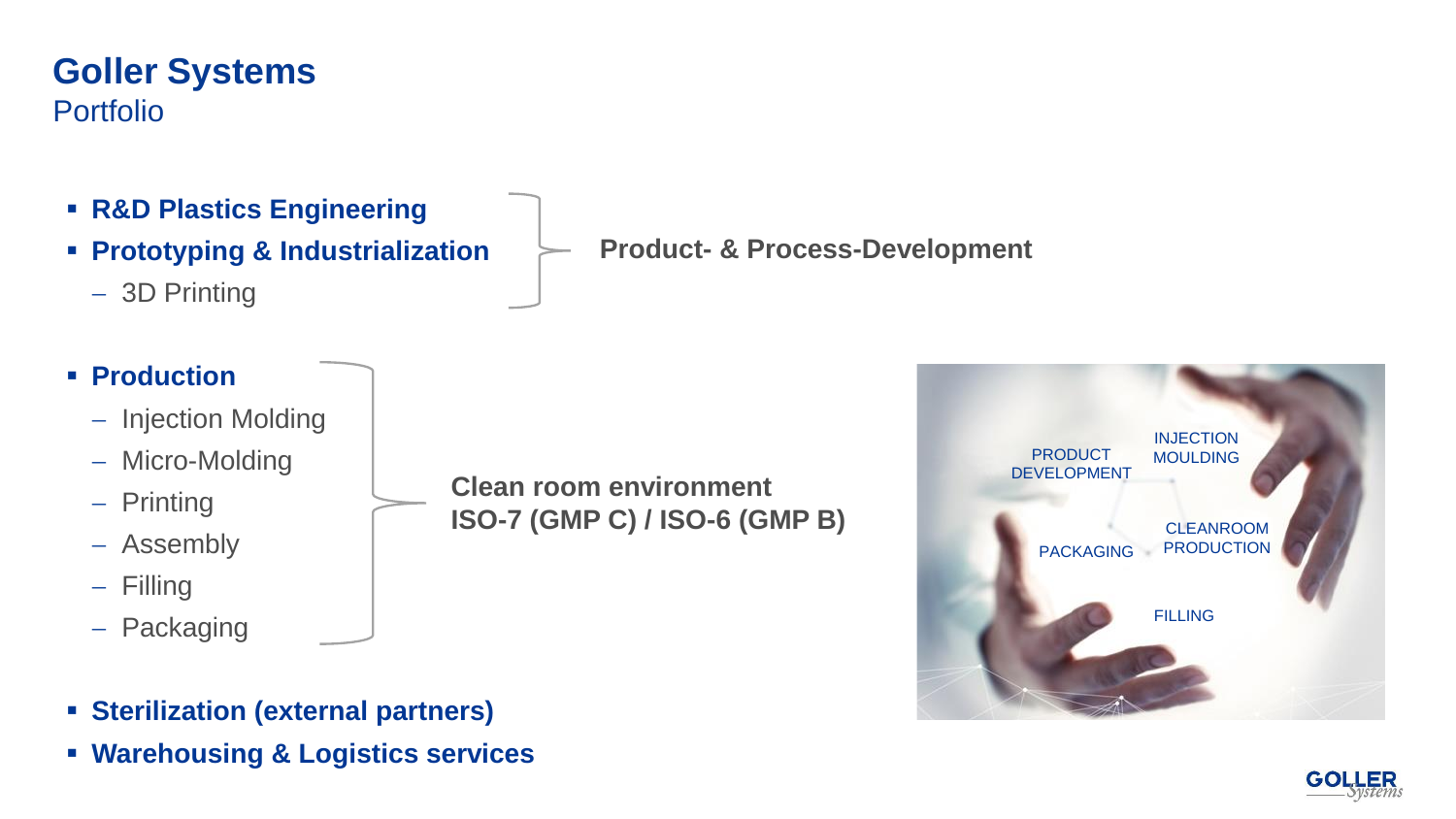## **Why Goller Systems**



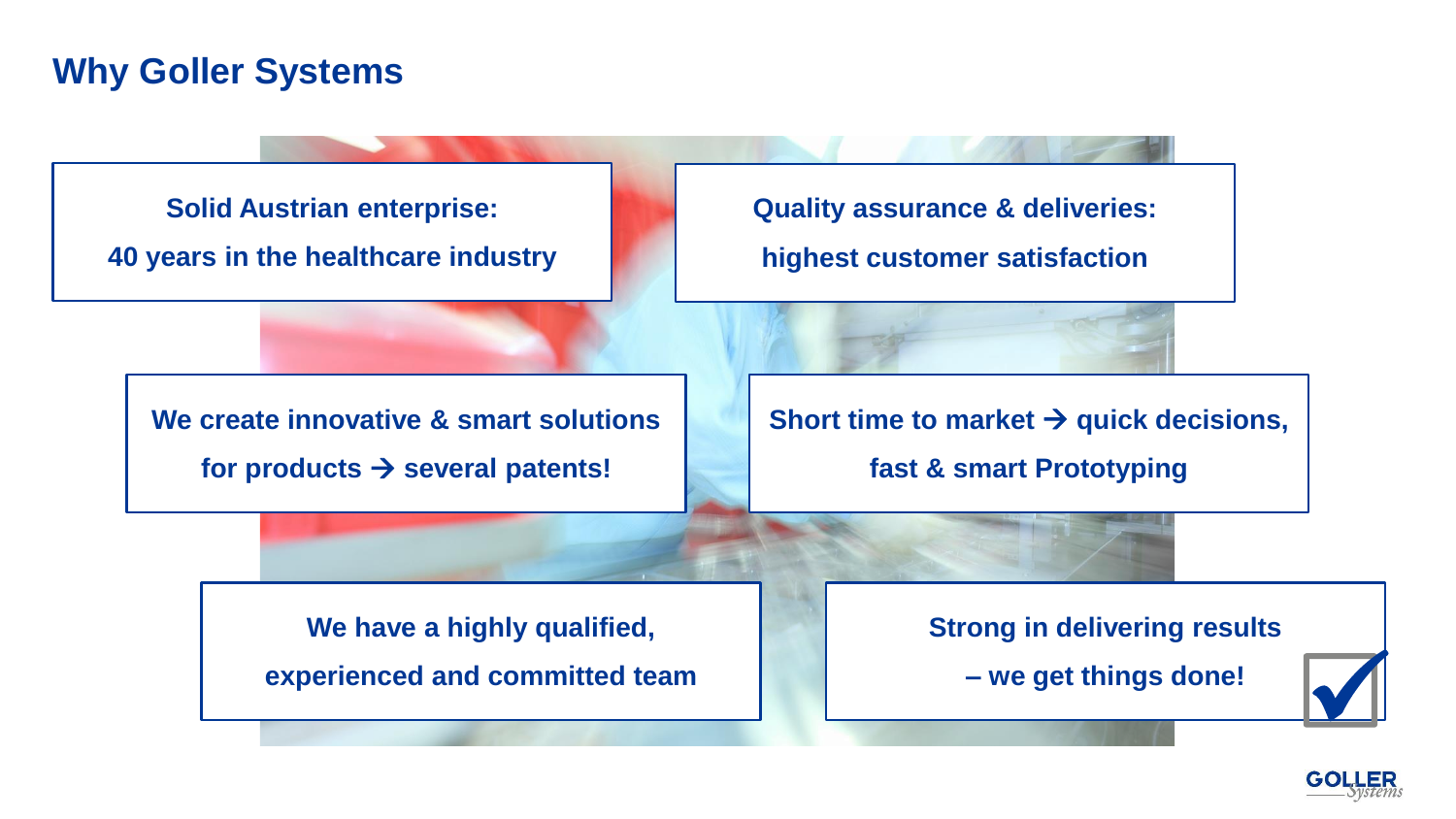## **Goller Systems** Working with customers

#### ▪ **Successful partnership with key customers for over 40 years**

#### ▪ **Total Cost of Ownership view for our customers:**

- part / unit cost (lean structure / low overhead)
- invest for tools & equipment (high quality / low follow-up cost)
- fast time to market, to avoid losing market share / -opportunities

#### ▪ **Goller works with diverse types of customers:**

- Start-ups
- Small & medium size companies
- Global players (Europe / North America)

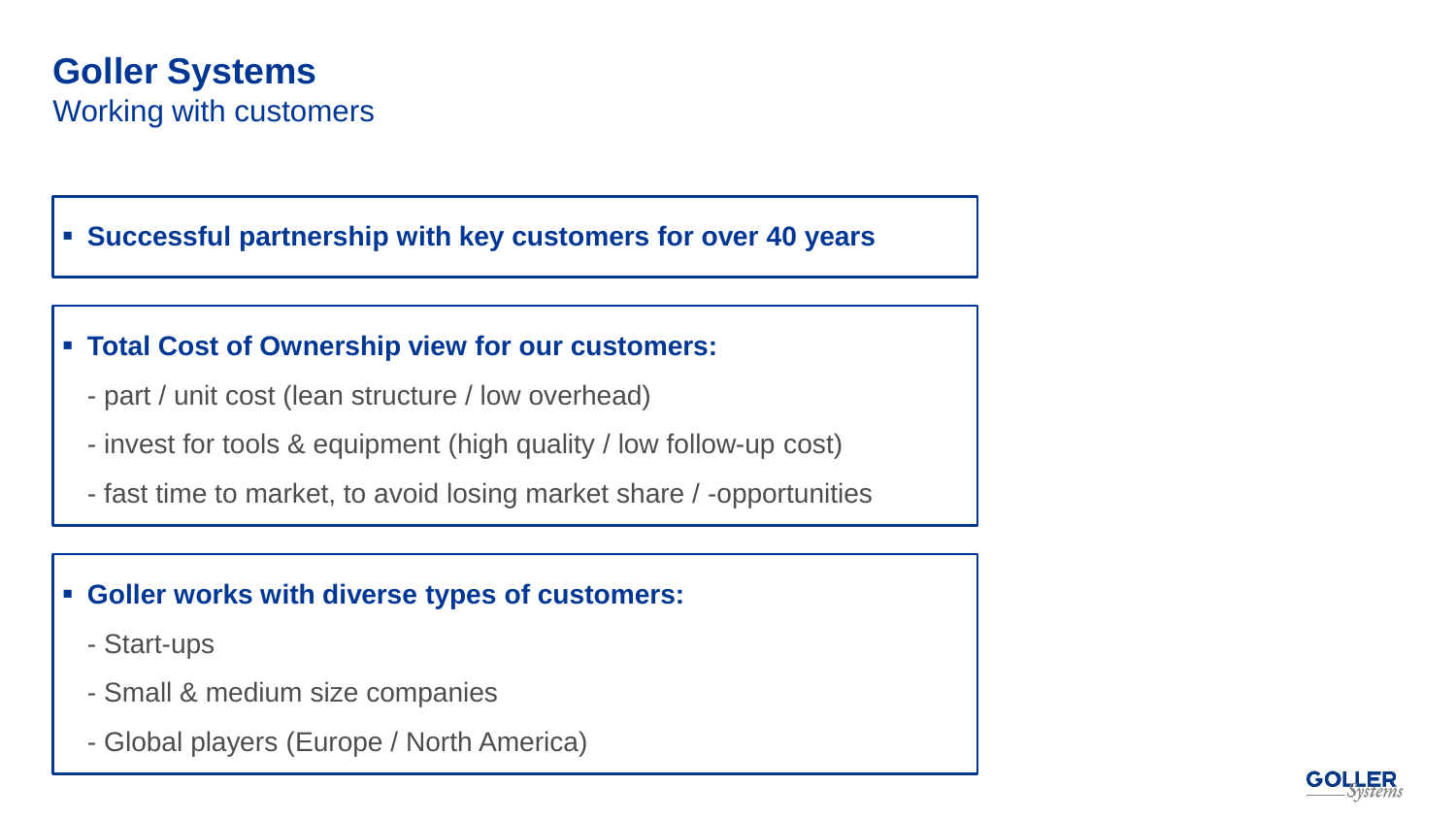# **Goller Expertise**

#### Medical and pharmaceutical sectors

- **Primary 6-12 Constraints Ariza Constraints Ariza Drug Delivery systems**
- **Packaging · · Bag Systems with connectors**



**Application - Application Needles Systems - Spray Head Systems**



**Systems - Blood Collection System**

**Transfer & Mixing - Transfer Spike – Needle free**





**Diagnostics - Allergy-Test (300 Allergenes) Test Cartridges - Flow-Test (Screening)**





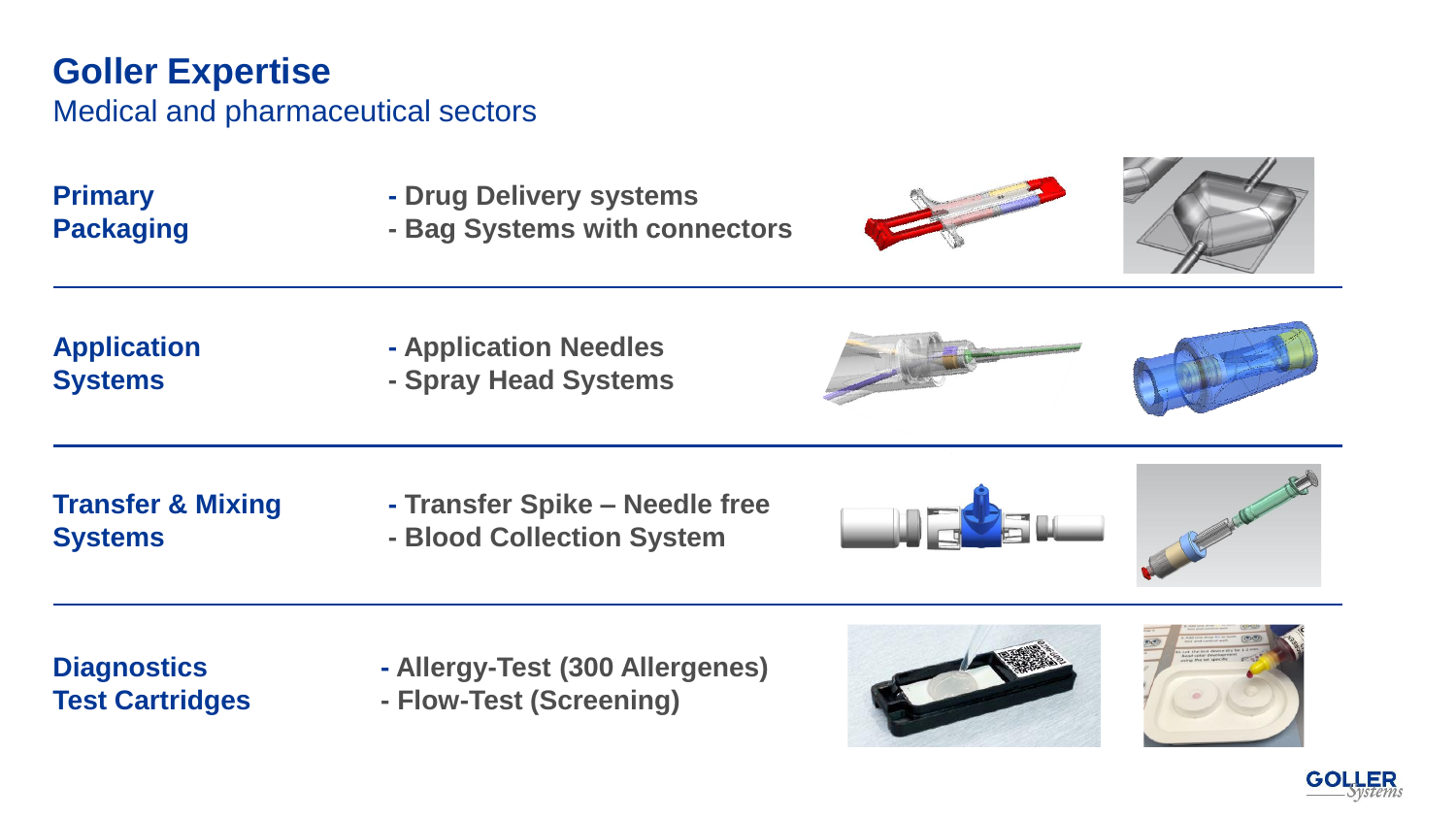# **Product Examples: Innovative Development of System Solutions**



## PRIMARY PACKAGING – DRUG DELIVERY

- Double Chamber Syringe, as primary container for fluids of different grades of viscosity
- Reliable mixing of two components without clogging



#### APPLICATION SYSTEMS – SPRAY HEAD

- Device can be attached to a syringe via luer lock
- Spraying by manually pushing the plunger of the syringe
- Fine homogenous spray mist in any direction



## TRANSFER SYSTEMS – BLOOD COLLECTION SYSTEM

- **Blood is harvested into the specially designed syringe**
- Centrifugation of the blood (syringe fits into standard vial)
- Removal of plasma by transferring directly to a single use syringe

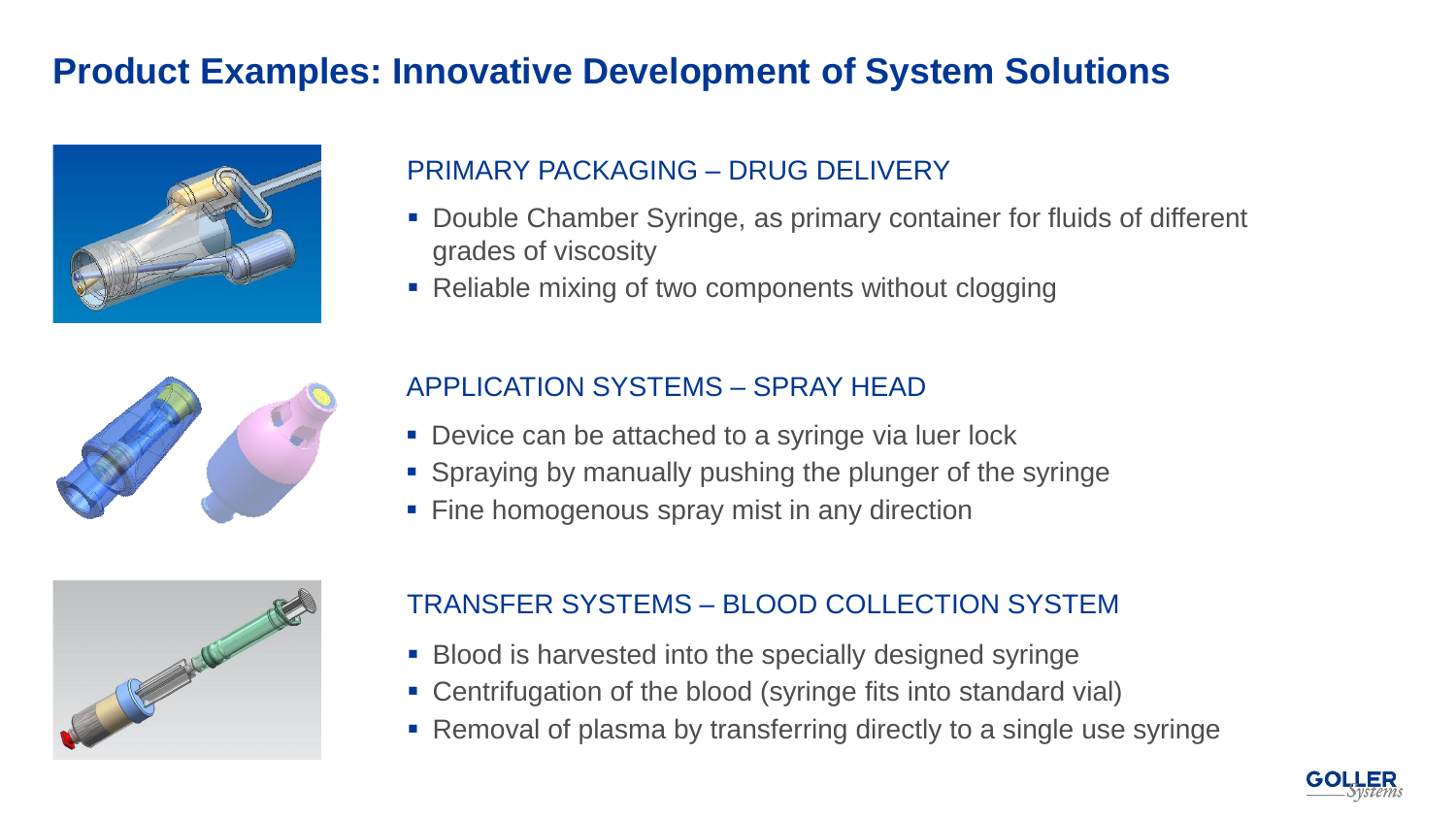## **Research, Development, Innovation**



## TRANSFER SYSTEMS – RECONSTITUTION

- New concept, patented solution!
- Easy handling, increased safety
- Minimized risk of wasting expensive products



## MICROFLUIDIC DEVICES & NANOSTRUCTURES

- **Development in a joint research project**
- Successful realization by Goller (injection molding)



## MICRONEEDLE SYSTEMS (ONGOING PROJECT)

■ Development in a joint research project